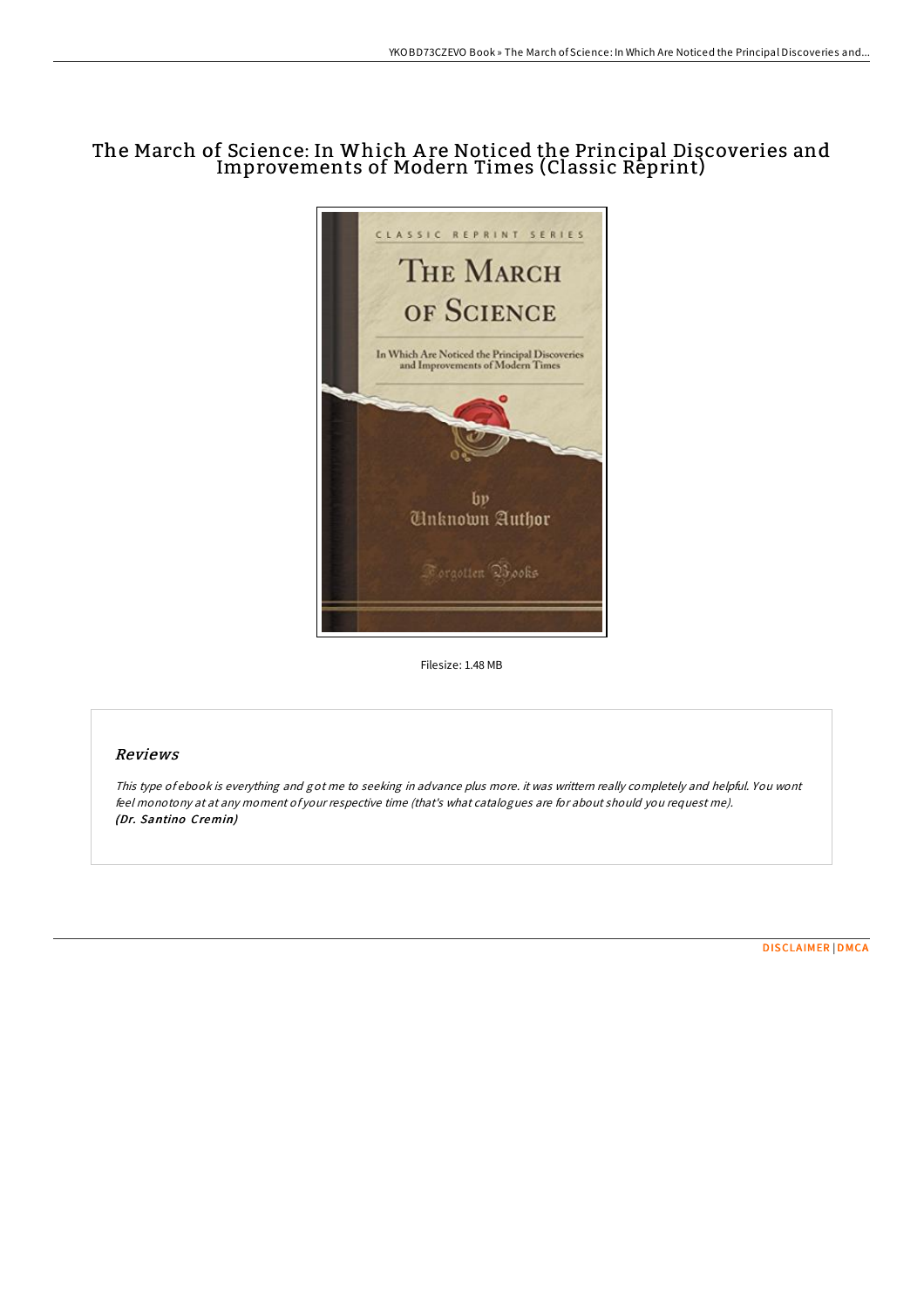### THE MARCH OF SCIENCE: IN WHICH ARE NOTICED THE PRINCIPAL DISCOVERIES AND IMPROVEMENTS OF MODERN TIMES (CLASSIC REPRINT)



Forgotten Books, United States, 2015. Paperback. Book Condition: New. 229 x 152 mm. Language: English . Brand New Book \*\*\*\*\* Print on Demand \*\*\*\*\*.Excerpt from The March of Science: In Which Are Noticed the Principal Discoveries and Improvements of Modern Times The advancement of the human race from the savage to the civilized state has been slow and often interrupted. Nations that have advanced most in the career of human improvements in former times have been subdued by the more numerous hordes of barbarians: and the relics of antiquity of nations now no more, but who once were far advanced in civilized life, remain to give a melancholy interest to those who study the works of departed ages. Prejudice and superstition have been the great barriers to the advancement of knowledge among the people. In every age of man s existence a certain portion of the human race have found that they could gain the support and admiration of their fellowbeings by practising deception on the less craFy but more credulous portion of their own tribe, clan or nation. Ignorant of the laws and operations of nature themselves, they have been successful in making others believe that the strange phenomena in the material world were brought about by good or evil spirits who inhabit the regions of space. By the practice of jugglery and sleight-of-hand, and by using particular agents to produce strange results, alike mysterious with the uninformed, they acquired such celebrity and ascendency over the ignorant as to be readily believed when they pretended that they had received special messages from supernatural beings, and were appointed as the agents of their will. Hence arose the different orders of magicians, soothsayers and priests. These often found it necessary to clothe their deities with vengeance, wrath and fury that they...

 $\Box$  Read The March of Science: In Which Are Noticed the [Principal](http://almighty24.tech/the-march-of-science-in-which-are-noticed-the-pr.html) Discoveries and Improvements of Modern Times (Classic Reprint) Online

Download PDF The March of Science: In Which Are Noticed the [Principal](http://almighty24.tech/the-march-of-science-in-which-are-noticed-the-pr.html) Discoveries and Improvements of Modern Times (Classic Reprint)